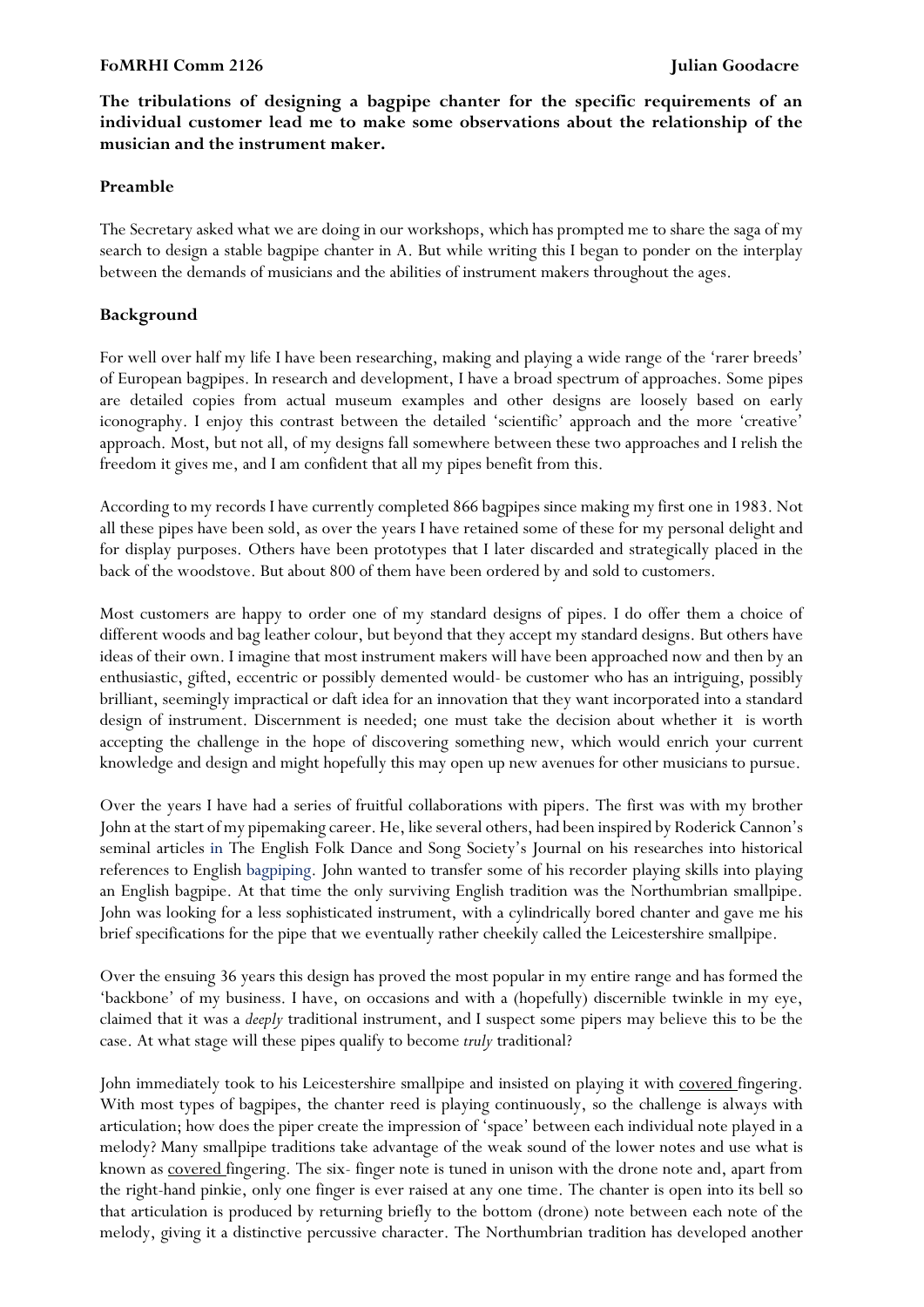system, where the chanter is stopped at the end and only one finger is ever lifted off the chanter at any time so that with seven fingers on the chanter the piper can actually articulate real 'silence' between notes. This is known as stopped fingering and produces the very distinctive style of Northumbrian playing.

John soon became the piper for the women's Morris dance side Bare Bones and has retained this role for 35 years. They frequently dance out of doors and even though the Leicestershire small pipes have quite a punchy sound there were occasions when the dancers struggled to hear the pipes. More volume was required, and consequently he ordered a set of my Border Pipes. Border pipes were originally intended for outdoor playing. My design is a slightly modified copy of an 18th-century set in The Scottish National Museum, which I first measured in 1992. It has a conical chanter, which with a few modifications I convinced to play in A. John was doggedly determined that I should adjust the chanter so that it would play with the covered fingering that he was accustomed to and this was the start of a ten year saga.

In my experience conical chanters prefer to be played with open, or semi-closed, fingering. Playing with covered fingering never seems satisfactory, as the jumps from high notes down to lower notes can result in instabilities, double toning or unmusical squawks. To counteract these the player has to resort to making constant adjustments to the bag pressure which is not something one should need to do when playing a bagpipe; a chanter reed needs to be able to play all the notes without any change of air pressure. You shawm players have it easy as you can alter the air pressure you supply to the reed *and* you have all that control of your reed through squeezing with your lips. This is a doddle compared to the poor bagpipe chanter reed, which needs to achieve all its notes without the luxury of lip control or individual pressure variations!

Over the years I have developed conical chanters, in high D, G and low D, all of which overblow and have various cross fingering possibilities. These designs have, after a fair amount of prototype work and hair tearing, settled down and become the standard ones that I, and my customers use on my 'medieval' English Great pipes range. My border chanter is in A but has a fairly wide bore, with no cross fingering capabilities and is a bit too loud for my English Great pipe drones, but for some reason I have always struggled with designing another chanter in A with a tighter bore. I started this search 30 years ago and since then I have made many different attempts to juggle different internal dimensions, hole positions and reeds, but without any great success. Every chanter of any type that I make receives a number and looking at my records I see that I have made 82 A chanters and nearly all of them have ended their life in the back of the wood stove. Weeks of work, frustration & disappointment……

# **The saga begins**

John carried on battling on playing the border pipes with covered fingering with only a limited amount of success. He eventually ordered a set of English Great Pipes and insisted that I supply it with an A chanter, with sharpened leading notes that played with covered fingering. I accepted the order with a certain amount of optimism, but my new design of chanter was disappointing and after a few months he returned the pipes to me and they remained in my workshop, filling my heart with gloom whenever I glanced in their direction. Every few years I would reluctantly spend another week juggling with other bores, reeds and hole positions to try to overcome those wretched squawks. I began to think that it was never going to be possible. How many times did I wish that I had refused John's commission? Had we not been so closely related it would have been easy for me to admit defeat and return his money with an abject apology and put the pipes firmly in the back of the wood stove.

# **Eureka!**

Things changed dramatically last year when a customer asked me to make a reed for his border chanter in A, made by the late John Addison. I will never know how John Addison arrived at his design and I know from bitter experience that trying to develop a reed for an unknown chanter can be exceedingly time consuming and often ends in little or no remuneration. However, in this instance I was delighted at the speed at which I managed to develop a suitable reed that played enthusiastically and accurately in this chanter. All these years I have been searching for such a stable marriage between reed and chanter! I took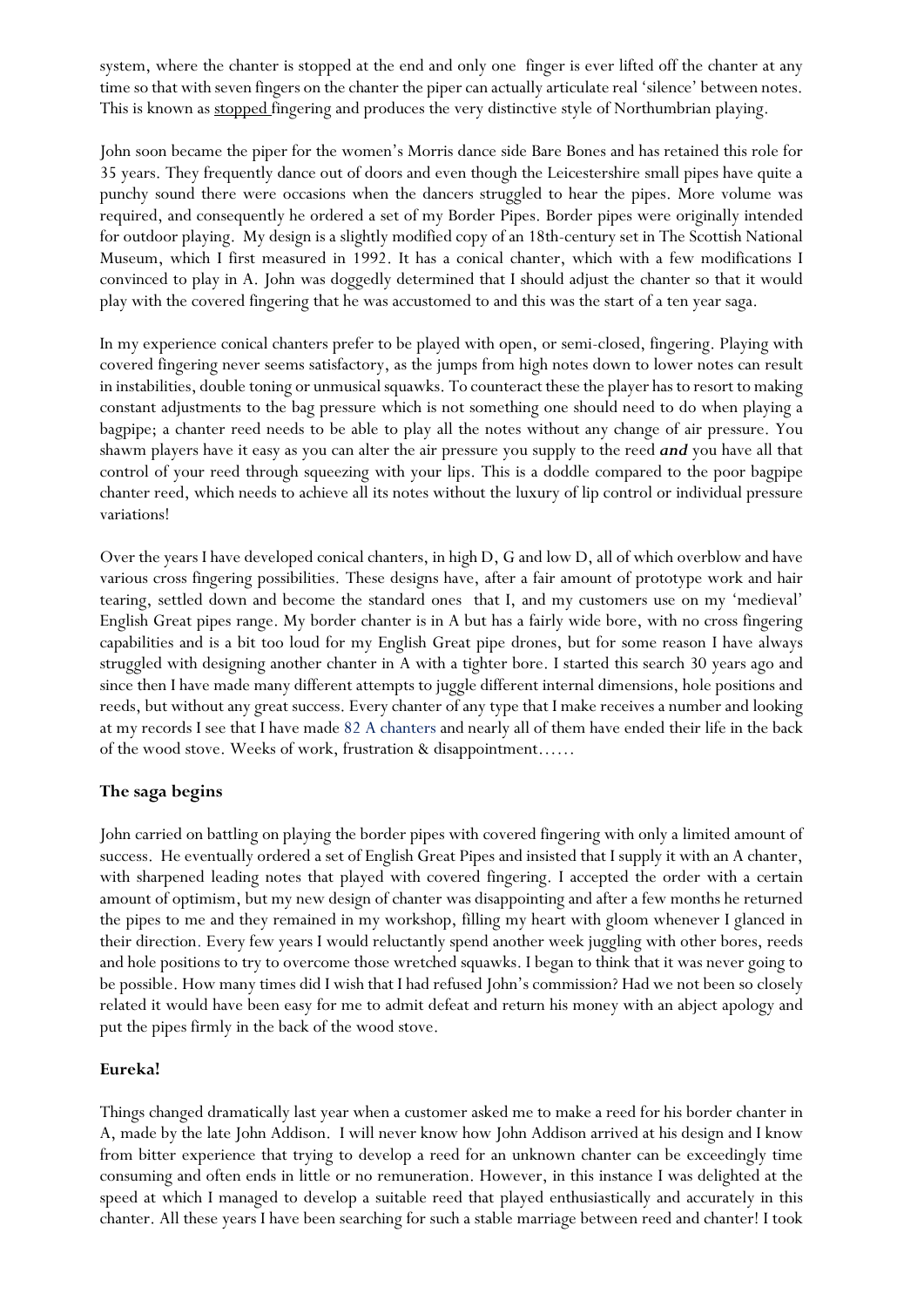the opportunity to measure it, made a reamer and reproduced it and found that my copy was equally enthusiastic to play.

I was tinkering with it to see whether I could encourage it to overblow into the next octave and began experimenting with a wheeze that Jon Swayne had taught me. By rolling up a piece of card and tucking it into the end of the chanter one can effectively increase the length of the cone. This did not seem to induce this chanter to overblow, but I noticed that it began to increase the stability of some of the notes when I attempted to play it with covered fingering. *Very interesting!!* I carried on messing about with it and can't remember what inspired me to try extending the bore beneath the existing cone with a considerably narrower piece of cylindrical brass tubing, but that produced my *Eureka!* moment. It stabilised all the notes and with a bit of hole repositioning I finally had a chanter that I could play with covered fingering, jumping from note to note with no pressure alterations required and no squawks.

Since then I designed this chanter to have an extended removable foot, similar to the foot extension on the Union or Pastoral Bagpipe. However, the foot on these pipes is conically bored and appears, I am led to believe, to provide enough backpressure to aid playing the notes into its upper octave. The foot on my new chanter has a cylindrical bore which is *considerably* narrower than the diameter of the bottom of the cone. Out of solidarity for my home county I have named this feature *The Loughborough Vortex.*



#### **It works perfectly well in practice, but will it work in theory?**

I have virtually no theoretical knowledge about acoustics or numbers and I shun all equations, but I seem to have stumbled on a surprising phenomenon. Are there other conically bored woodwind instruments that take advantage of having a terminal reduced cylindrical restriction? My design works well in practice, but I am curious if anyone can suggest whether it will also work in theory? (I anticipate future Comms.)

For me, the main thing is that it does work, and I have been able to return the pipes to John with a new design of chanter that plays exactly as he requested over ten years ago. There is a truism that the first stage of any new development project will take 90% of the time and that the second stage will also take 90% of the time, and it is always a challenge to work out how much to charge for this type of special commission. I charged him  $\text{\pounds}400$ , which possibly works out to less than  $\text{\pounds}2$  per hour of development, however now that this work has been done and the design has settled I am in a position to use it as the basis to develop other chanters with more conventional fingerings in A to suit my English Great Pipes,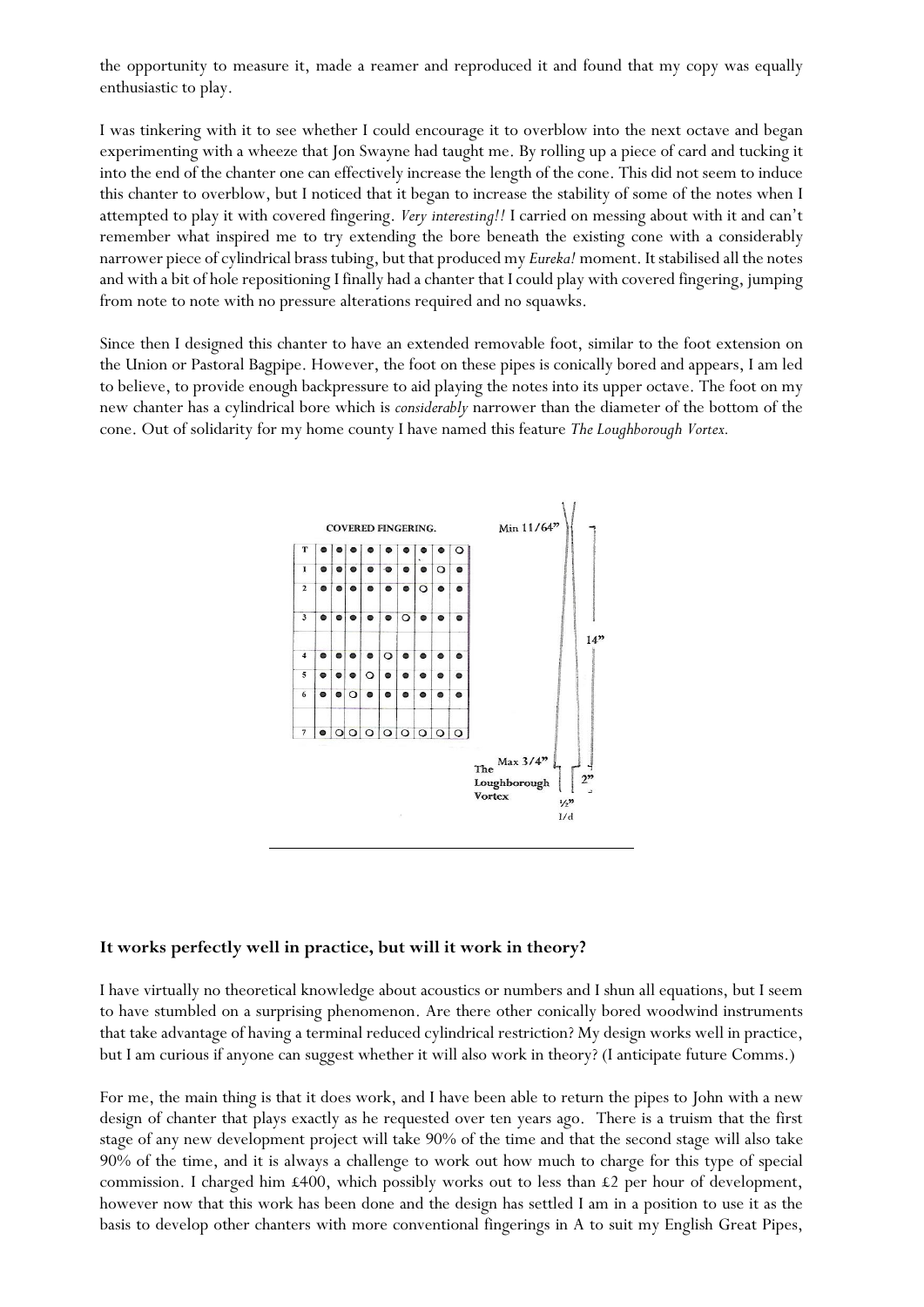Border Pipes and Marwood double pipes. Optimistic as ever, I predict that these other design modifications will take far less time to complete, so I may eventually be able to recoup some of the initial development costs in time.

# **Callum appears on the scene**

This has been a lengthy account of just one of my collaborative projects. There have been plenty of others. Some have been brief; some are on hold and some are still in the pipeline. A major change in my pipemaking career came when Callum Armstrong and I met each other at The London Early Music Festival in November 2009. He already had a sound grounding in playing The Highland Bagpipes and had just embarked on a four-year course in recorder playing at Trinity Laban Music Conservatoire, Greenwich. When he ordered a set of my Scottish smallpipes, neither of us knew then what a major impact this would have on both our lives. While he was waiting for me to make it, he began to ask me if I could incorporate some unique chanter and drone features in the pipes. Usually I would not consider fitting some of these for a customer, but for someone of his obvious musical capabilities I was certainly prepared to stretch my pipe making abilities to add them.

Within days of receiving the pipes he began experimenting and utilising some of these extra features in completely unexpected ways. He discovered that the two keys on the chanter gave him access to play many notes in the upper register. I had never designed the chanter to play like this; in fact, it was a technique that was previously thought impossible by smallpipe players. He was also using bold and unlikely drone combinations that sounded great. Later when I sent him the double chanter, he spent several months of concentrated effort developing a unique and extraordinarily fluent technique of playing each note independently, which to this day astounds all who hear him play.

Sometime later when he tried to order a set of Cornish pipes from me, I instantly refused and insisted that he come to my workshop and make it for himself and this was the beginning of our ongoing collaboration on a host of projects.

Our first major collaboration was to develop a chanter with a three-octave range by adding a speaker key to simplify the playing of more notes in the upper octaves. The project was speeded up when we received a £500 grant from The Lowland and Border Pipers' Society. We estimated that we could achieve a workable design in one week and inevitably it took us about three weeks to succeed, but I am not sure when I would have set aside that time without that initial cash injection. Our abilities complement each other; my skills and inventiveness combine well with his focus and dazzling musical abilities and have allowed us to work on a host of other successful collaborations.

In the past eight years we have

- a. Redesigned my double smallpipe chanter
	- b. Developed the triple smallpipe chanter
		- (Listen to him playing *Burrito Hurricane* on Youtube and you won't believe it either!)
	- c. Expanded my range of Cornish double pipes from D, to High G and low G.

d. Carried on with my Iain Dall chanter project which I began in collaboration with Barnaby Brown in the late 1990's. This was to copy the oldest known surviving Scottish Highland bagpipe chanter, which belonged to Iain Dall MacKay (1656- 1754). We travelled to Halifax Nova Scotia to measure it for the first time in 1999 and since then it has been returned to Scotland and the saga of remeasuring it and the search to develop a suitable reed could easily turn into a novel. Somehow this important project drifted into the doldrums but has now been revitalised by Callum's enthusiasm, together with Robin Howell's expertise in reed making for early instruments. It's a long -term project, but one of enormous importance and it is exciting having Callum's drive and enthusiasm.